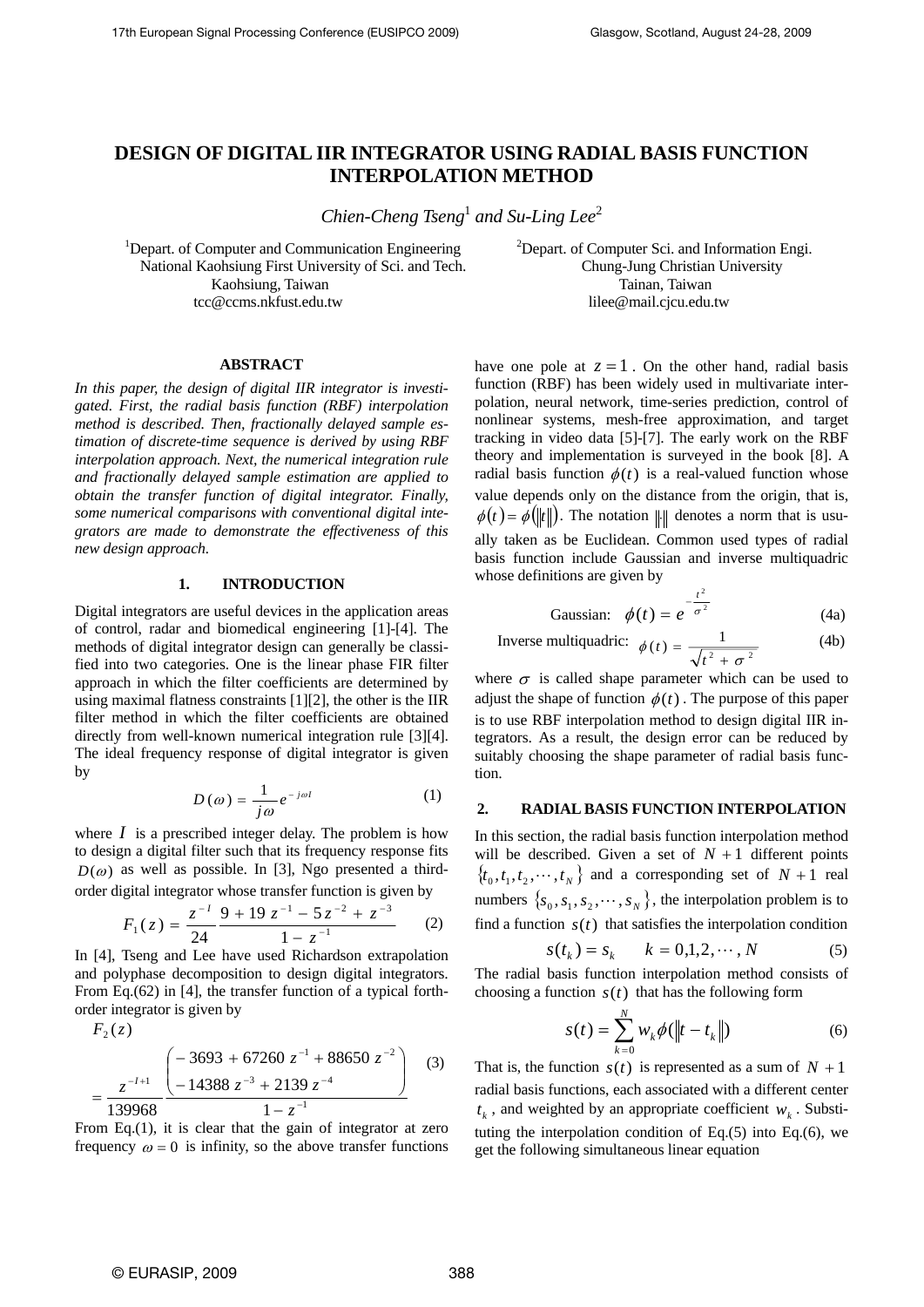$$
\begin{bmatrix}\n\phi_{00} & \phi_{01} & \phi_{02} & \cdots & \phi_{0N} \\
\phi_{10} & \phi_{11} & \phi_{12} & \cdots & \phi_{1N} \\
\vdots & \vdots & \vdots & \ddots & \vdots \\
\phi_{N0} & \phi_{N1} & \phi_{N2} & \cdots & \phi_{NN}\n\end{bmatrix}\n\begin{bmatrix}\nw_0 \\
w_1 \\
\vdots \\
w_N\n\end{bmatrix} =\n\begin{bmatrix}\ns_0 \\
s_1 \\
\vdots \\
s_N\n\end{bmatrix}
$$
\n(7)

where  $\phi_{mk} = \phi(||t_m - t_k||)$ . Let vectors *S* and *W* be

$$
S = [s_0 \quad s_1 \quad \cdots \quad s_N]^T
$$
 (8a)

$$
W = \begin{bmatrix} w_0 & w_1 & \cdots & w_N \end{bmatrix}^T
$$
 (8b)

and  $\Phi$  denotes an  $(N + 1)$  -by- $(N + 1)$  matrix with element  $\phi_{mk}$ , then Eq.(7) can be rewritten as

$$
\Phi W = S \tag{9}
$$

If  $t_0$ ,  $t_1$ , ...,  $t_N$  are distinct points, then matrix  $\Phi$  is nonsingular. Thus, the unknown vector  $W$  is given by

$$
W = \Phi^{-1}S \tag{10}
$$

Once *W* has been obtained, the function  $s(t)$  in Eq.(6) is known. So,  $s(t)$  is computable for the given  $t$ . Finally, an example is use to illustrate the RBF interpolation method. The data  $s_k$  is obtained by uniformly sampling the continuous sinusoidal function  $cos(0.2\pi t)$  with  $t_k = \frac{k}{10}$ , that is,  $s_k = \cos(\frac{0.2\pi k}{10})$ . The radial basis function is chosen as Gaussian in Eq.(4a) with  $\sigma = 0.1$ . The number of points are  $N + 1 = 201$ . Fig.1(a)(b) shows the interpolated function  $s(t)$  in Eq.(6) and sinusoidal function  $\cos(0.2\pi t)$ . It is clear that both functions look almost the same. To observe where the errors occur, Fig.1(c) shows the absolute errors  $|s(t) - \cos(0.2\pi t)|$ . Clearly, the errors are very small except at the edge points  $t_0 = 0$  and  $t_N = 20$ .

## **3. FRACTIONALLY DELAYED SAMPLE ESTIMATION**

In this section, we will use RBF interpolation method to solve fractionally delayed sample estimation problem because the proposed IIR integrator design method is based on this estimation method. The problem to be studied is how to estimate fractionally delayed sample  $s(n-I-d)$  from the given integer delayed samples  $s(n)$ ,  $s(n-1)$ ,  $s(n-2)$ ,...  $s(n - N)$ , where *I* and *N* are integers and *d* is a fractional number in the interval [0,1]. And, *I* is usually chosen in the range  $[0, N - 1]$ . In this paper, we use weighted average approach to achieve the purpose, that is, fractionally delayed sample is estimated by

$$
s(n - I - d) = \sum_{m=0}^{N} h(m, d) s(n - m)
$$
 (11)

Now, the remaining problem is how to use the RBF interpolation method in the preceding section to determine the weights  $h(m, d)$ . To solve this problem, let us choose  $t_k = n - k$  and  $s_k = s(n - k)$ . Then, the RBF interpolation formula in Eq.(6) becomes

$$
s(t) = \sum_{k=0}^{N} w_k \phi \left( ||t - t_k|| \right)
$$
  
= 
$$
\sum_{k=0}^{N} w_k \phi \left( ||t - (n - k)|| \right)
$$
 (12)

Because  $t_k = n - k$  and  $t_m = n - m$  are chosen, we have

$$
\phi_{mk} = \phi(||t_m - t_k||) = \phi(||k - m||)
$$
 (13)

Using the above expression and  $s_k = s(n-k)$ , the simultaneous equation in Eq.(7) reduces to

$$
\begin{array}{llll}\n\phi(0) & \phi(1) & \phi(2) & \cdots & \phi(N) \\
\phi(1) & \phi(0) & \phi(1) & \cdots & \phi(N-1) \\
\vdots & \vdots & \vdots & \ddots & \vdots \\
\phi(N) & \phi(N-1) & \phi(N-2) & \cdots & \phi(0)\n\end{array}\n\begin{bmatrix}\nw_0 \\
w_1 \\
\vdots \\
w_N\n\end{bmatrix}\n=\n\begin{bmatrix}\ns(n) \\
s(n-1) \\
\vdots \\
s(n-N)\n\end{bmatrix}\n\tag{14}
$$

This equation can be shorten as the form  $\Phi W = S$ , as described in Eq.(9). Clearly,  $\Phi$  is a symmetric and Toeplitz matrix. Let the inverse of matrix  $\Phi$  be denoted by

$$
\Phi^{-1} = \begin{bmatrix} \alpha_{00} & \alpha_{01} & \alpha_{02} & \cdots & \alpha_{0N} \\ \alpha_{10} & \alpha_{11} & \alpha_{12} & \cdots & \alpha_{1N} \\ \vdots & \vdots & \vdots & \ddots & \vdots \\ \alpha_{N0} & \alpha_{N1} & \alpha_{N2} & \cdots & \alpha_{NN} \end{bmatrix}
$$
 (15)

then the solution of simultaneous equation in Eq.(14) is given by

$$
\begin{bmatrix} w_0 \\ w_1 \\ \vdots \\ w_N \end{bmatrix} = \Phi^{-1} \begin{bmatrix} s(n) \\ s(n-1) \\ \vdots \\ s(n-N) \end{bmatrix} = \begin{bmatrix} \sum_{m=0}^{N} \alpha_{0m} s(n-m) \\ \sum_{m=0}^{N} \alpha_{1m} s(n-m) \\ \vdots \\ \sum_{m=0}^{N} \alpha_{Nm} s(n-m) \end{bmatrix}
$$
(16)

This result implies that

⎢  $\lfloor$  $\lfloor$  $\lfloor$ 

 $\lfloor$ 

⎣

$$
w_k = \sum_{m=0}^{N} \alpha_{km} s(n-m) \qquad k = 0,1,2,\cdots,N \qquad (17)
$$

Substituting Eq.(17) into Eq.(12), we get

$$
s(t) = \sum_{k=0}^{N} w_k \phi \left( ||t - (n - k)|| \right)
$$
  
= 
$$
\sum_{k=0}^{N} \left( \sum_{m=0}^{N} \alpha_{km} s(n - m) \right) \phi \left( ||t - (n - k)|| \right)
$$
  
= 
$$
\sum_{m=0}^{N} \left( \sum_{k=0}^{N} \alpha_{km} \phi \left( ||t - (n - k)|| \right) \right) s(n - m)
$$
 (18)

Taking  $t = n - I - d$ , the above equation reduces to

$$
s(n-I-d) = \sum_{m=0}^{N} \left( \sum_{k=0}^{N} \alpha_{km} \phi(||k-I-d||) \right) s(n-m) \quad (19)
$$

Compared Eq.(19) with Eq.(11), the weights  $h(m, d)$  are given by

$$
h(m, d) = \sum_{k=0}^{N} \alpha_{km} \phi(|k - I - d|)
$$
 (20)

Finally, given the radical basis function  $\phi(t)$  with shape parameter  $\sigma$ , integer N, and delay  $I + d$ , the procedure to estimate fractionally delayed sample  $s(n-I-d)$  from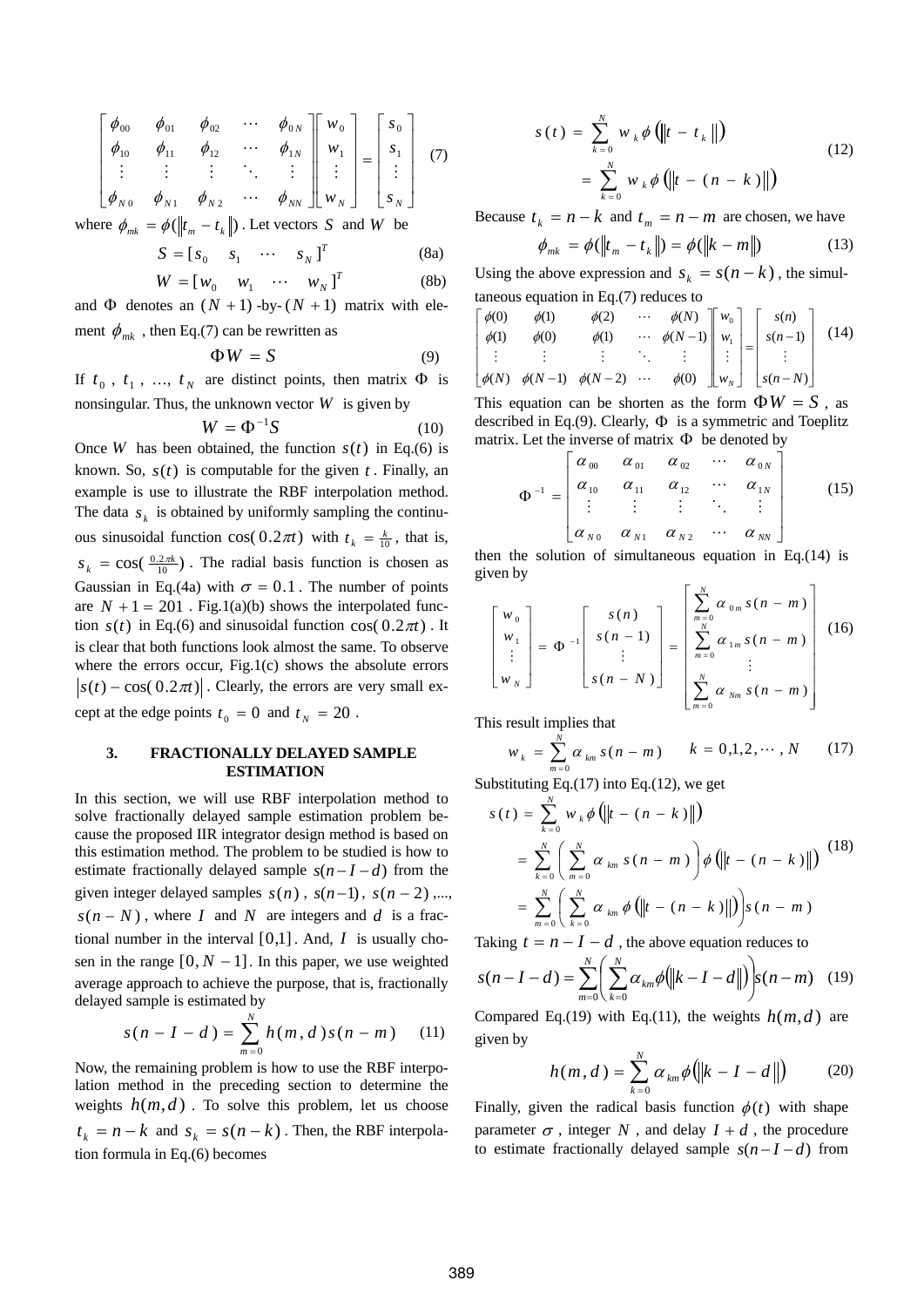the given integer delayed samples  $s(n)$ ,  $s(n-1)$ ,  $s(n-2)$ ,...,  $s(n-N)$  is summarized below:

Step 1: Compute the matrix Φ whose elements are given by  $\phi_{mk} = \phi(\Vert k - m \Vert)$ .

Step2: Calculate the inverse matrix  $\Phi^{-1}$  with element  $\alpha_{mk}$ .

Step 3: Use Eq.(20) to compute the weights  $h(m, d)$ .

Step 4: The fractionally delayed sample is estimated by

$$
s(n-I-d) = \sum_{m=0}^{N} h(m,d) s(n-m).
$$

#### **4. DESIGN OF DIGITAL IIR INTEGRATOR**

In this section, the numerical integration rule and RBFbased fractionally delay estimation method are used to design digital IIR integrator. When a signal *s*(*t*) passes through the ideal integrator with integer delay  $I$ , its output  $y(t)$  is given by

$$
y(t) = \int_{-\infty}^{t-1} s(\tau) d\tau
$$
 (21)

Setting  $t = n - 1$  and  $t = n$ , we have

$$
y(n-1) = \int_{-\infty}^{n-I-1} s(\tau) d\tau
$$
 (22a)

$$
y(n) = \int_{-\infty}^{n-1} s(\tau) d\tau
$$
 (22b)

Using the following equality:

$$
\int_{-\infty}^{n-1} s(\tau) d\tau = \int_{-\infty}^{n-1} s(\tau) d\tau + \int_{n-1-1}^{n-1} s(\tau) d\tau \quad (23)
$$

we get

$$
y(n) = y(n-1) + \int_{n-I-1}^{n-I} s(\tau) d\tau
$$
 (24)

Thus, the design problem reduces to how to evaluate the definite integral of the second term in Eq.(24). This problem can be solved by using various numerical integration rules in textbook [9]. If the trapezoidal rule is used, second term in Eq.(24) can be approximated by

$$
\int_{n-I-1}^{n-I} s(\tau) d\tau \approx \frac{1}{2} (s(n-I-1) + s(n-I))
$$
 (25)

Substituting Eq.(25) into Eq.(24), we have

$$
y(n) = y(n-1) + \frac{1}{2} (s(n-I-1) + s(n-I))
$$
 (26)

Taking the z transform at both sides, we obtain

$$
H(z) = \frac{Y(z)}{S(z)} = \frac{1}{2} \frac{z^{-1}(1+z^{-1})}{1-z^{-1}}
$$
 (27)

where  $S(Z)$  and  $Y(Z)$  are the z transforms of  $s(n)$  and  $y(n)$ . The above integrator  $H(Z)$  is the well-known trapezoidal integrator in the literature. This integrator has large approximation error in the high frequency region, so RBF interpolation method and other integration rules will be used to improve the design accuracy. Two typical cases are studied below:

Case 1: Simpson 1/3 rule

Using the Simpson 1/3 rule, second term in Eq.(24) can be approximated by

$$
\int_{n-I-1}^{n-I} s(\tau) d\tau \approx \frac{1}{6} \left( \frac{s(n-I) + 4s(n-I-\frac{1}{2})}{s(n-I-1)} \right) (28)
$$

Because  $s(n - I - \frac{1}{2})$  is a unknown fractionally delayed sample, the RBF interpolation method is used to estimate its value from the known integer delayed samples  $s(n)$ ,  $s(n-1)$ , …,  $s(n-N)$ . The estimation formula has been described in Eq.(11) and Eq.(20). Thus, using Eq.(11), Eq.(28) can be written as

$$
\int_{n-I-1}^{n-I} s(\tau) d\tau \approx \frac{1}{6} \left( \frac{s(n-I) + 4 \sum_{m=0}^{N} h(m, \frac{1}{2}) s(n-m)}{s(n-I-1)} \right) (29)
$$

Substituting Eq.(29) into Eq.(24), we have

$$
y(n) = y(n-1) + \frac{1}{6}s(n-I) + \frac{1}{6}s(n-I-1)
$$
  
+ 
$$
\frac{4}{6}\sum_{m=0}^{N}h(m,\frac{1}{2})s(n-m)
$$
 (30)

Taking the z transform at both sides, we obtain

$$
H_1(z) = \frac{Y(z)}{S(z)} = \frac{1}{6} \frac{z^{-1} + z^{-1-1} + 4 \sum_{m=0}^{N} h(m, \frac{1}{2}) z^{-m}}{1 - z^{-1}} \tag{31}
$$

The above  $H_1(Z)$  is the designed Simpson 1/3 integrator using RBF interpolation method.

Case 2: Simpson 3/8 rule

Using the Simpson 3/8 rule, second term in Eq.(24) can be approximated by

$$
\int_{n-I-1}^{n-I} s(\tau) d\tau \approx \frac{1}{8} \left( \frac{s(n-I) + 3s(n-I-\frac{1}{3})}{+3s(n-I-\frac{2}{3}) + s(n-I-1)} \right) (32)
$$

Using fractionally delayed sample estimation formula in Eq.(11), the above equation can be written as

$$
\int_{n-I-1}^{n-I} s(\tau) d\tau \approx \frac{1}{8} \left( \frac{s(n-I) + s(n-I-1)}{s \sum_{m=0}^{N} g(m) s(n-m)} \right) \tag{33}
$$

where

$$
g(m) = h(m, \frac{1}{3}) + h(m, \frac{2}{3})
$$
 (34)

Substituting Eq.(33) into Eq.(24), we have

$$
y(n) = y(n-1) + \frac{1}{8}s(n-I) + \frac{1}{8}s(n-I-1)
$$
  
+ 
$$
\frac{3}{8} \sum_{m=0}^{N} g(m)s(n-m)
$$
 (35)

Taking the z transform at both sides, we obtain

$$
H_2(z) = \frac{Y(z)}{S(z)} = \frac{1}{8} \frac{z^{-1} + z^{-1-1} + 3 \sum_{m=0}^{N} g(m) z^{-m}}{1 - z^{-1}}
$$
 (36)

The above  $H_2(Z)$  is the designed Simpson 3/8 integrator using RBF interpolation method.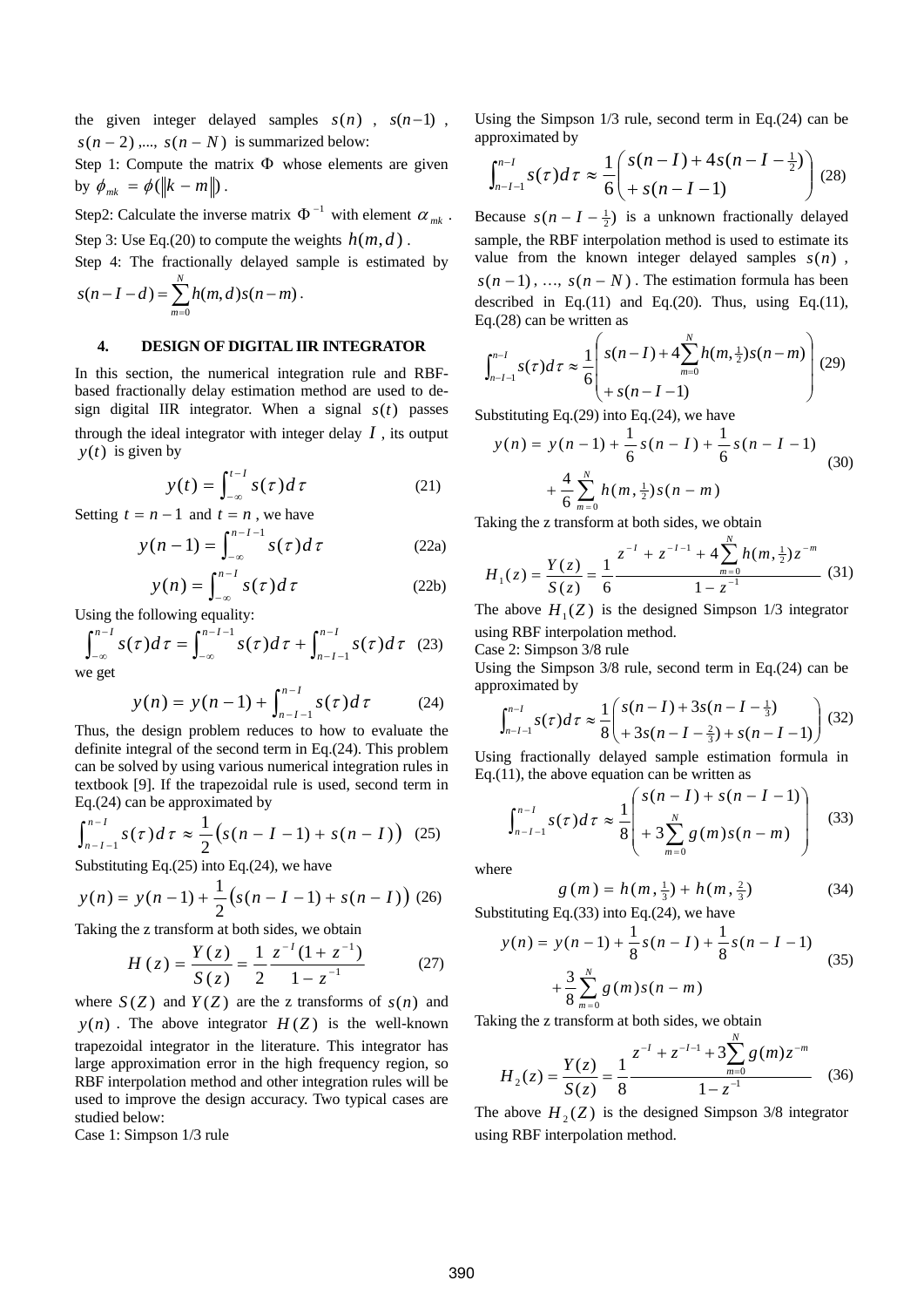#### **5. DESIGN EXAMPLES AND COMPARISON**

In this section, we will study the design error of the proposed RBF-based integrator and compare it with conventional integrators. To evaluate the performance, the integral squares error of frequency response is defined by

$$
E_{k} = \sqrt{\int_{0}^{\lambda \pi} \left| H_{k}(e^{j\omega}) - D(\omega) \right|^{2} d\omega}
$$
 (37)

Obviously, the smaller the error  $E_k$  is, the better the performance of the design method is.

**Example 1**: In this example, we first study the relation between design error  $E_k$  and shape parameter  $\sigma$  for Gaussian radial basis function  $\phi(t)$  in Eq.(4a). The parameters are chosen as *N*=30, *I*=15, and  $\lambda = 0.95$ . Fig.2 shows the error curve  $E_k$  of the proposed RBF integrator  $H_k(Z)$  for  $\sigma \in [1.5, 3.5]$ . From these results, it is clear that the error  $E_1$  is almost same as the error  $E_2$ . And, both errors reach the minimum value 0.013 when  $\sigma \approx 2.3$  is chosen. Moreover, Fig.3 depicts the magnitude responses (solid line) of the Simpson  $1/3$  integrator  $H_1(Z)$  for Gaussian RBF with  $\sigma = 2.3$ . The dashed line is the ideal magnitude response  $\frac{1}{\omega}$ . Obviously, the specification is fitted well.

**Example 2**: In this example, we will study the relation between error  $E_k$  and parameter  $\sigma$  for inverse multiquadric radial basis function  $\phi(t)$  in Eq.(4b). The parameters are chosen as  $N=30$ ,  $I=15$ , and  $\lambda = 0.95$ . Fig.4 shows the error curve  $E_k$  of the integrator  $H_k(Z)$  for  $\sigma \in [5, 9.5]$ . From these results, it is clear that the error  $E_1$  is slightly smaller than the error  $E_2$ . And, both errors almost reach the minimum value 0.017 when  $\sigma \approx 7$  is chosen. Because this minimum value is slightly larger than the value in Gaussian RBF case, Gaussian RBF is preferred in integrator design. Moreover, Fig.5 depicts the magnitude responses (solid line) of the Simpson  $1/3$  integrator  $H_1(Z)$  for inverse multiquadric RBF with  $\sigma = 7$ . The dashed line is the ideal magnitude response  $\frac{1}{\omega}$ . Obviously, the specification is fitted well. Compared Fig.3 with Fig.5, it is easy to see that the magnitude responses are almost the same for Gaussian and inverse multiquadric RBF design cases.

**Example 3**: In this example, we compare Gaussian RBF integrator with the Ngo integrator in Eq.(2) under the same implementation complexity. The design parameters are chosen as  $N=3$ ,  $I=1$  and  $\lambda = 0.95$ . Fig.6(a) shows the error curve  $E_1$  of the integrator  $H_1(Z)$ . From this result, it is clear that the error  $E_1$  reach the minimum value 0.192 when  $\sigma \approx 3.3$  is chosen. Fig.6(b) shows the frequency response error  $20\log_{10}(|D(\omega) - F_1(e^{j\omega})|)$ . The dashed line is the error  $20\log_{10}(|D(\omega) - H_1(e^{j\omega})|)$  for Gaussian RBF integrator with  $\sigma = 3.3$ . Obviously,  $H_1(z)$  has smaller error than Ngo integrator in the frequency band  $[0.18\pi, \pi]$ . However,

Ngo integrator is better than Gaussian RBF integrator in the low frequency band  $[0,0.18 \pi]$ 

**Example 4**: In this example, we compare Gaussian RBF integrator with the Tseng integrator in Eq.(3) under the same implementation complexity. The design parameters are chosen as  $N=4$ ,  $I=1$  and  $\lambda = 0.95$ . Fig.7(a) shows the error curve  $E_1$  of the integrator  $H_1(Z)$ . From this result, it is clear that the error  $E_1$  reach the minimum value 0.157 when  $\sigma \approx 1.8$  is chosen. Fig.7(b) shows the frequency response error  $20 \log_{10}(|D(\omega) - F_2(e^{j\omega})|)$ . The dashed line is the error  $20 \log_{10}(|D(\omega) - H_1(e^{j\omega})|)$  for Gaussian RBF integrator with  $\sigma = 1.8$ . Obviously,  $H_1(z)$  has smaller error than Tseng integrator in the frequency band  $[0.4\pi, \pi]$ . However, Tseng integrator is better than Gaussian RBF integrator in the low frequency band  $[0,0.25 \pi]$ 

#### **6. CONCLUSIONS**

In this paper, the design of digital IIR integrator using radial basis function interpolation method has been presented. The fractionally delayed sample estimation and numerical integration rule are applied to obtain the transfer function of digital integrator. The numerical comparisons with conventional digital integrators are also made. However, only digital integrator design is studied here. Thus, it is interesting to extended RBF interpolation method to design various digital filters in the future.

## **REFERENCES**

[1] B. Kumar, D. Roy Choudhury and A. Kumar, "On the design of linear phase FIR integrators for midband frequencies," *IEEE Trans. on Signal Processing*, vol.44, pp.345-353, Oct. 1996.

[2] B. Kumar and A. Kumar, "FIR linear-phase approximations of frequency response  $1/(j\omega)$  for maximal flatness at an arbitrary frequency  $\omega_0$ ,  $(0 < \omega_0 < \pi)$ ," *IEEE Trans. on Signal Processing*, vol.47, pp.1772-1775, June 1999.

[3] N.Q. Ngo, "A new approach for the design of wideband digital integrator and differentiator," *IEEE Trans. on Circuits and Systems-II,* vol.53, pp.936-940, Sept. 2006.

[4] C.C. Tseng and S.L. Lee, "Digital IIR integrator design using Richardson extrapolation and fractional delay," *IEEE Trans. on Circuits and Systems-I,* vol.55, pp.2300-2309, Sept. 2008.

[5] S. Haykin, *Neural Network: A Comprehensive Foundation*, Second Edition, Prentice-Hall, 1999.

[6] G.E. Fasshauer, *Meshfree Approximation Methods with MATLAB*, World Scientific, 2007.

[7] J. Madapura and B. Li, Multi-target tracking based on KLD mixture particle filter with radial basis function support, ICASSP, pp.725-728, Apr. 2008.

[8] M.D. Buhmann, *Radial Basis Functions: Theory and Implementations*, Cambridge University Press, 2003.

[9] S.C. Chapra, *Applied Numerical Methods with MATLAB for Engineers and Scientists*, McGraw-Hill, 2005.